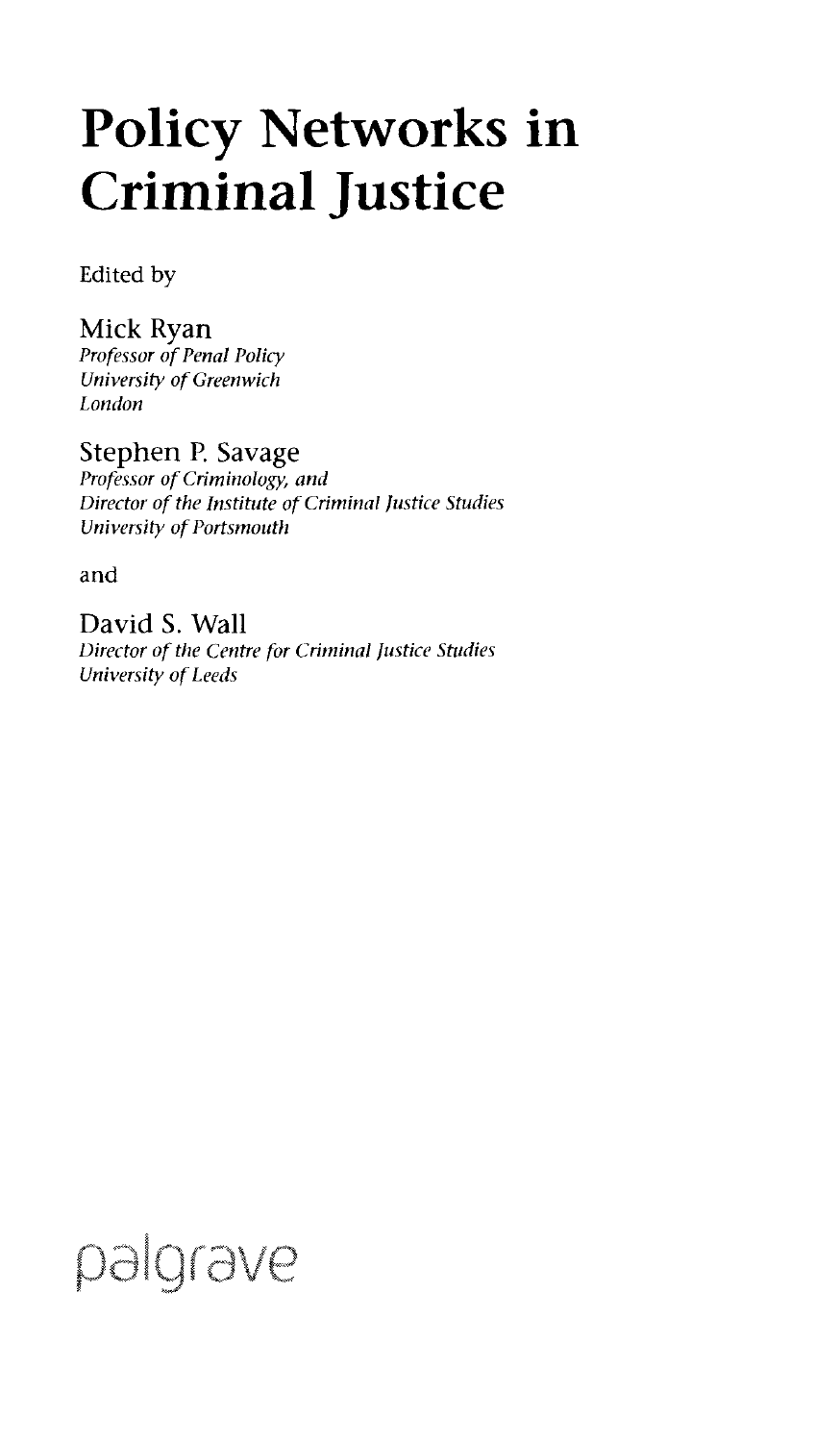## **Contents**

|              | List of Abbreviations                                                                                     | X            |
|--------------|-----------------------------------------------------------------------------------------------------------|--------------|
|              | Notes on the Contributors                                                                                 | xii          |
| $\mathbf{1}$ | <b>Analysing Criminal Justice Policy-Making:</b><br><b>Towards a Policy Networks Approach?</b>            | 1            |
|              | Stephen Cope<br>The rise of policy networks<br>The policing policy network: a case study on police        | $\mathbf{2}$ |
|              | reform<br>The fall of policy networks?                                                                    | 10<br>12     |
|              |                                                                                                           |              |
| 2            | The Bobby Lobby: Police Associations and the<br><b>Policy Process</b>                                     | 24           |
|              | Stephen P. Savage and Sarah Charman<br>Introduction<br>Rank and representation: professional associations | 24           |
|              | in the British police force                                                                               | 25           |
|              | Caught in the act: police capture of the policy agenda                                                    | 41           |
|              | Conclusion                                                                                                | 51           |
| 3.           | <b>Influencing or Influenced? - the Probation Service</b>                                                 |              |
|              | and Criminal Justice Policy<br>Mike Nash                                                                  | 55           |
|              | From one to one to all for one                                                                            | 56           |
|              | Professional associations                                                                                 | 57           |
|              | New friends - new coalitions                                                                              | 60           |
|              | New agendas - reinventing networks from the centre                                                        | 64<br>67     |
|              | Forced agendas - forced partners?<br>The power of the probation lobby?                                    | 70           |
|              |                                                                                                           |              |
| 4            | The Legal Professional and Policy Networks: an<br>'Advocacy Coalition' in Crisis?                         | 76           |
|              | Peter Starie, Jane Creaton and David Wall                                                                 |              |
|              | Introduction                                                                                              | 76           |
|              | The changing nature of 'professionalism'                                                                  | 77           |
|              | The changing socio-legal context                                                                          | 80           |
|              | The professional bodies of the legal profession                                                           | 82           |
|              |                                                                                                           |              |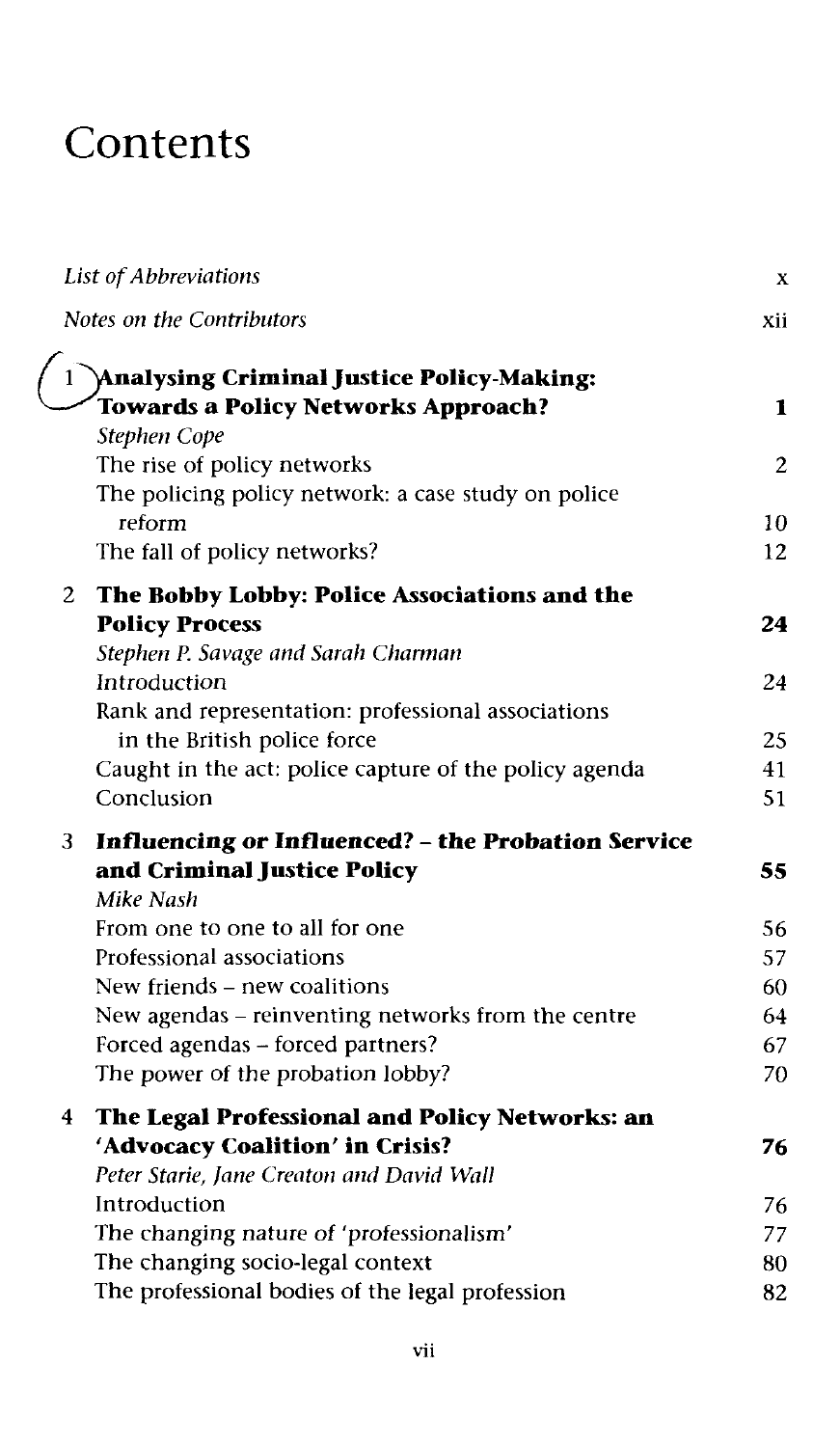| Contents<br>VIII |
|------------------|
|------------------|

|   | The reconfiguration of the legal professional policy network?<br>Conclusion: the legal profession and policy networks | 91<br>93   |
|---|-----------------------------------------------------------------------------------------------------------------------|------------|
| 5 | <b>The Courts: New Court Management and</b><br><b>Old Court Ideologies</b>                                            | 98         |
|   | Ben Fitzpatrick, Peter Seago, Clive Walker and David Wall                                                             |            |
|   | The historical development of the court structure                                                                     | 99         |
|   | New court management and the magistrates' courts                                                                      | 104        |
|   | Old court ideologies versus new court management                                                                      | 108        |
|   | Professional associations and representative organisations                                                            | 112        |
|   | Conclusions                                                                                                           | 116        |
| 6 | <b>Networking and the Lobby for Penal Reform:</b>                                                                     |            |
|   | <b>Conflict and Consensus</b>                                                                                         | 122        |
|   | Chas Wilson                                                                                                           |            |
|   | Introduction                                                                                                          | 122        |
|   | Background: penal policy in the 1980s and 1990s                                                                       | 124        |
|   | Networking for penal reform: evolution and change                                                                     | 127        |
|   | The PAC                                                                                                               | 134        |
|   | The effectiveness of the penal reform lobby:                                                                          |            |
|   | away from agenda resistance?                                                                                          | 138        |
|   | Conclusions: political science, policy networks                                                                       |            |
|   | and penal policy-making                                                                                               | 143        |
|   | Update: all change for penal networks                                                                                 | 145        |
| 7 | Networking and Crime Control at the Local Level                                                                       | 151        |
|   | Adam Edwards and John Benyon                                                                                          |            |
|   | Introduction                                                                                                          | 151        |
|   | From crime prevention to 'community safety'                                                                           | 153        |
|   | Local government and community governance                                                                             | 155        |
|   | Local (police) government and community governance                                                                    | 157        |
|   | Networking, power-dependence and local crime control                                                                  | 161        |
|   | The practice of networking in local crime control                                                                     | 164        |
|   | Conclusion: the strategic dilemmas of networking                                                                      | 172        |
| 8 | Liberty: Networking Criminal Justice in Defence                                                                       |            |
|   | of Civil Liberties, 1979-99                                                                                           | 181        |
|   | Mick Ryan                                                                                                             |            |
|   | Introduction                                                                                                          | 181        |
|   | Background                                                                                                            | 182<br>185 |
|   | Networking criminal justice, 1979-97                                                                                  | 191        |
|   | Liberty against the Conservative ascendancy, 1979-97                                                                  | 193        |
|   | Re-thinking strategies and tactics                                                                                    |            |